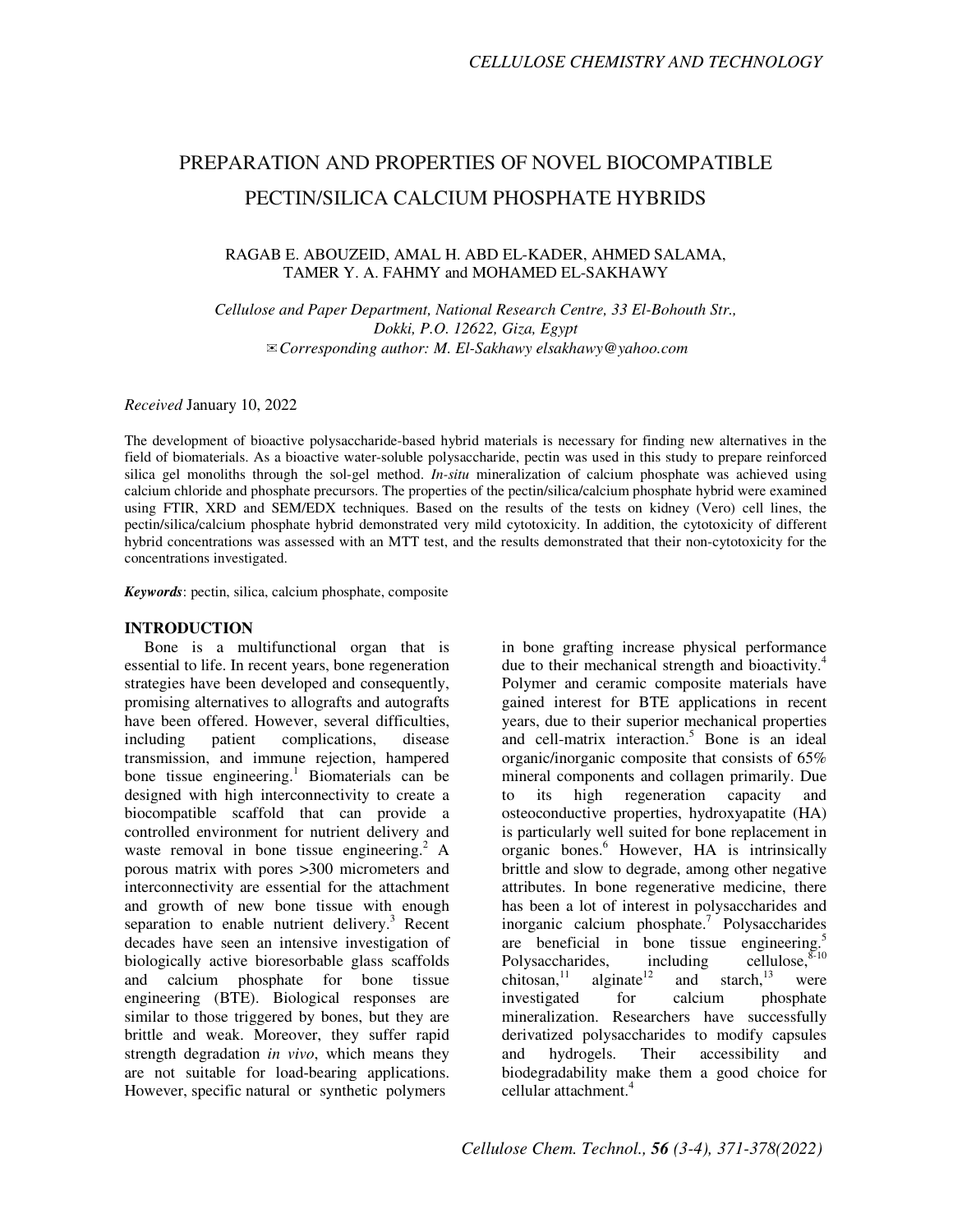Pectin is a brilliant biopolymer for protective coatings applications. Pectin has various physiological functions, such as immunomodulation, antidoting and antioxidants.<sup>14</sup> It has long been utilized in various industries, from foods to pharmaceuticals and cosmetics, owing to its thickening, gel-forming, and stabilizing properties.<sup>15</sup> High amounts of orange peels result as wastes after oranges are squeezed during orange juice production. Peels are considered as wastes by some farmers, while others use them for farm animal feeding or as fertilizer. However, orange peels are also a strategic source for pectin extraction. This would open the possibility for more effective valorization of this residue.<sup>16</sup>

Silica has numerous functional properties, including biocompatibility, adjustment of surface area, and easy modifiability by various molecules.<sup>17</sup> Furthermore, silicon has been employed as a promising material for bone tissue engineering.<sup>18</sup> It was found that unsupplied silicon leads to abnormal bone formation and reduced bone apatite precipitation in animal trials. In addition, amorphous silica contains polysilicon groups, which promote the role of collagen as a pattern for apatite precipitation.<sup>19</sup> Sol-gel-derived bioactive compounds are fragile and difficult to process during framework design by the 3D method.<sup>20</sup>

Detailed studies for the use of pectin in bone regeneration are scarce. Mostly, pectin is used for the regeneration of other tissues or in drug delivery. To the best of our knowledge, no work has been reported so far on silica gel hybrids prepared from water-soluble pectin extract and tetraethyl orthosilicate. The current study aims to develop such a material and evaluate its ability to initiate calcium phosphate mineralization at pH 7.4. The chemical and internal structure, morphology, and cytotoxicity of the formed hybrid materials were investigated. The results recommend the developed hybrid as a promising alternative biomaterial.

## **EXPERIMENTAL**

#### **Materials**

Tetraethyl orthosilicate (TEOS) (≥99%) was purchased from Sigma Aldrich. The other chemicals were of analytical grade and used as received.

#### **Extraction of pectin from orange peel**

Pectin is produced primarily through extraction, as described in the literature. $21$  The most common method is to extract pectin in a hot diluted robust mineral acid solution. 100 g of dried orange peel was immersed in 500 mL of distilled water, then heated at 80 °C for 2 h at pH 1.5 using 1N HCl. After that, the solution was filtered to obtain the filtrate containing pectin. The pectin solution was adjusted to pH 4-5 by using 1N NaOH, the solution was concentrated by an evaporation system, then the double amount of 70% ethanol was added. The mixture was left overnight to complete precipitation of pectin, and then filtered using a sintered glass funnel or cloth bag.

The titration method is used to determine the degree of methylation (DM). Using the titration method, the DM of pectin was determined. To remove organic acid impurities, pectin (500 mg) was refined in an HCl–ethanol solution. The amount consumed was recorded as V1 after titration with 0.1 M NaOH and phenolphthalein as indicator. After that, pectin saponification was started by adding 20 mL of 0.5 M NaOH. 20 mL of 0.5 M HCl was added when the reaction was completed, and HCl was neutralized with 0.1 M NaOH; the amount consumed was noted as V2. The volume of V1 corresponded to the content of pectin without esterification in the pectin sample, while V2 corresponded to the content of esterified pectin. The calculation of the DM content performed as follows:

 $DM = V2/(V1+V2) \times 100$  (1)

## **Preparation of pectin-silica**

An organic-inorganic hybrid of pectin/silica was synthesized by the sol-gel method.<sup>22,23</sup> A given amount of pectin (0.5 g) was dissolved in 16 mL of doubly distilled water at room temperature under continuous stirring for 24 h. Then, 4 mL from each of TEOS and acetic acid solutions were added to form a mixture of pH 4 with a total volume of 32 mL. The former was used as a silica precursor and the latter as a catalyst. Subsequently, the mixture was stirred at 60  $\degree$ C for 2 h to ensure complete hydrolysis of TEOS molecules. The resulting homogenous solution was casted in a 15 mL Falcon tube in a water bath at  $40^{\circ}$ C for  $48$  h to form a homogenous gel. The unreacted residue was extracted from the hybrid materials via washing for three days with distilled water and subsequently dried at 40 °C for 24 h in a vacuum oven.

#### **Preparation of pectin-silica/calcium phosphate preparation**

The starting solutions were prepared before the mineralization reaction by dissolving the relevant amounts of calcium chloride  $CaCl<sub>2</sub>$  (2.22 g) and dipotassium hydrogen phosphate  $K_2HPO_4$  (3.48 g) separately in 100 mL of water, to produce 200 mM solutions of both precursors. Then, the pectin/silica hybrid (0.6 g) was suspended in 100 mL of calcium chloride solution and stirred in double-walled glass vessels, then 100 mL of dipotassium hydrogen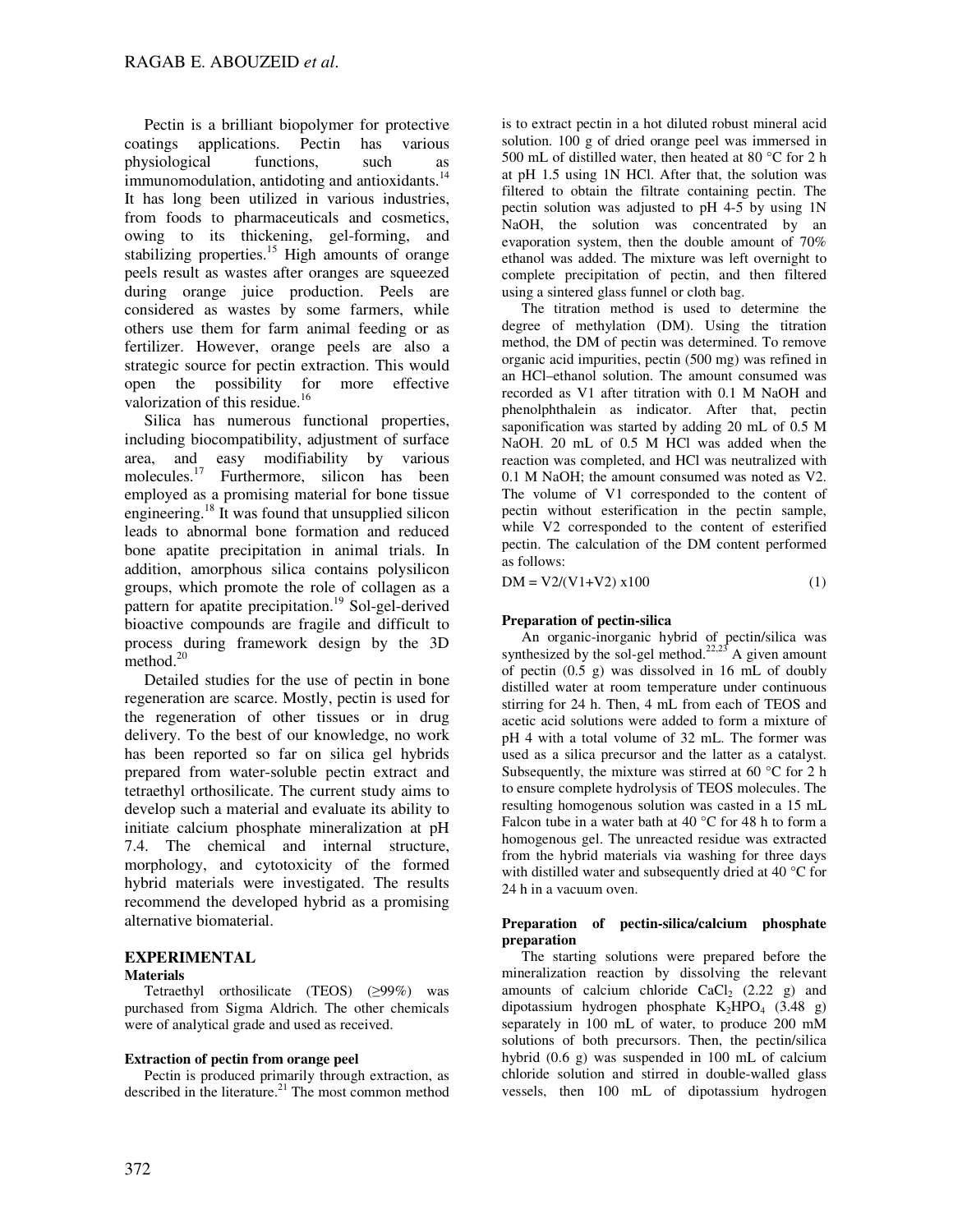phosphate was added drop by drop. The solution pH was adjusted to 7.4 and mixed well for 48 h under continuous magnetic stirring. Samples were isolated by centrifugation at 3000 rpm for 30 min, and the white or off-white residues were freeze-dried (Crest Alpha 1-4 LSC plus Germany).

#### **Characterization**

#### *FT-IR spectroscopy*

Fourier transform infrared spectra (FT-IR) of the materials were obtained using a Mattson 5000 FTIR spectrometer from 500 to 4000  $\text{cm}^{-1}$ .

#### *Thermogravimetric analysis*

TGA measurements were done with a Netzsch STA 409 PC instrument. All the materials were heated under nitrogen from 25 to 900 °C, at a heating rate of 5 °C/min.

#### *SEM analysis*

The surface morphology of pectin/silica and pectin/silica/calcium phosphate composites was observed using a Quanta 250 FEG (Field Emission Gun), provided with an EDX unit (energy dispersive X-ray analysis).

#### *XRD analysis*

X-ray diffraction (XRD) patterns were recorded with an Empyrean Powder Diffractometer (Cu Kα, 0.154 nm) between 5 and 70 $^{\circ}$  2 $\theta$ , with a step size of  $0.01\degree$ /s.

#### *Effect of pectin/silica/calcium phosphate materials on cell viability*

Following Mosmann (1983), the *in vitro* cytotoxicity test was performed using a colorimetric MTT procedure to evaluate the effect of the pectin/silica/calcium phosphate hybrid material on a normal cell line (kidney cells (Vero)).<sup>24,25</sup> The MTT assay was carried out using a 96-well tissue culture plate, which was inoculated with 1 x 105 cells/mL (100 µl/well) and incubated at 37 °C for 24 hours to develop a complete monolayer sheet. After shaking at 150 rpm for 5 min, the plates were incubated (37  $\degree$ C,  $5\%$  CO<sub>2</sub>) for one day to allow the MTT metabolization. Formazan (MTT metabolic product) was resuspended in 200 µL of DMSO and adjusted on a shaking table, at 150 rpm for 5 minutes, to carefully mix the formazan with the solvent. Optical density was recorded at 560 nm and the subtracted background was recorded at 620 nm. Optical density should be directly correlated with cell quantity.

## **RESULTS AND DISCUSSION Characterization of pectin-silica gels**

Pectin was used in the present study to apply to the silica gel network matrix to produce a biodegradable, biocompatible and bioactive hybrid material. ATR-FTIR spectra of the pectin and the pectin/silica hybrid are shown in Figure 1. The FTIR spectrum of pectin exhibits peaks at 3433 cm<sup>-1</sup> and 2938 cm<sup>-1</sup>, which correspond to stretching vibrations of hydroxyl groups and stretching vibrations of methyl ester groups or C-H bonds of the pyranoid ring, respectively.<sup>26</sup> A vibration at  $1748 \text{ cm}^{-1}$  corresponds to the stretching vibration of carboxyl groups, and the vibration at  $1614$   $cm^{-1}$  corresponds to the stretching vibration of carboxyl and methyl ester moieties. The stretching vibrations of the -C-O-Cbonds and the -CH groups are mainly found in the region of  $1440-1237$  cm<sup>-1</sup>. The polysaccharide<br>"fingerprint" region at  $1210-1001$  cm<sup>-1</sup> "fingerprint" region at  $1210-1001$ corresponds to C-O and C-C vibration bands of glycosidic bonds and pyranoid rings. $^{27}$  The absorbance bands observed for the pectin/silica hybrid (Fig. 1B) in the region of  $3450-3450$  cm<sup>-1</sup> correspond to bending vibrations of -COOH and - SiOH groups. A vibration of the C-O-Si- group is detected at 1246 cm<sup>-1</sup>, which is absent in the spectrum of native pectin. The vibrations of -Si-O-Si- and -C-O-Si- groups can be seen in the regions of  $1132 \text{ cm}^{-1}$  and  $802 \text{ cm}^{-1}$ .<sup>23</sup>

In the field of calcium phosphate mineralization, polysaccharides displayed promising results as bioactive materials. For example, cellulose nanofibers and sodium alginate have been reported as bioactive polysaccharides for preparing hybrid materials with promising applications. $^{28}$  In the current study, the pectin/silica hybrid was investigated as a bioactive material for calcium phosphate mineralization. New characteristic peaks for the phosphate group can be seen in Figure 1C. The distinct bands at 1075 and 1153 cm<sup>-1</sup> (PO<sub>3</sub> mode), 559 cm<sup>-1</sup> (PO<sub>4</sub> mode), and 947 cm<sup>-1</sup> (PO<sub>1</sub> mode) are assigned to different vibration modes of the  $PO<sub>4</sub><sup>3-</sup>$  group.<sup>29</sup> These modes could be related to the crystalline calcium phosphates on the hybrid surface.

Pectin/silica was applied as a bioactive material to initiate calcium phosphate mineralization from solutions containing calcium phosphate ions. The obtained pectin/silica/calcium phosphate hybrid was further characterized. The degree of methylation in the sample examined was found to be 44%, indicating that the orange peel pectin was highmethoxyl, quick-setting pectin.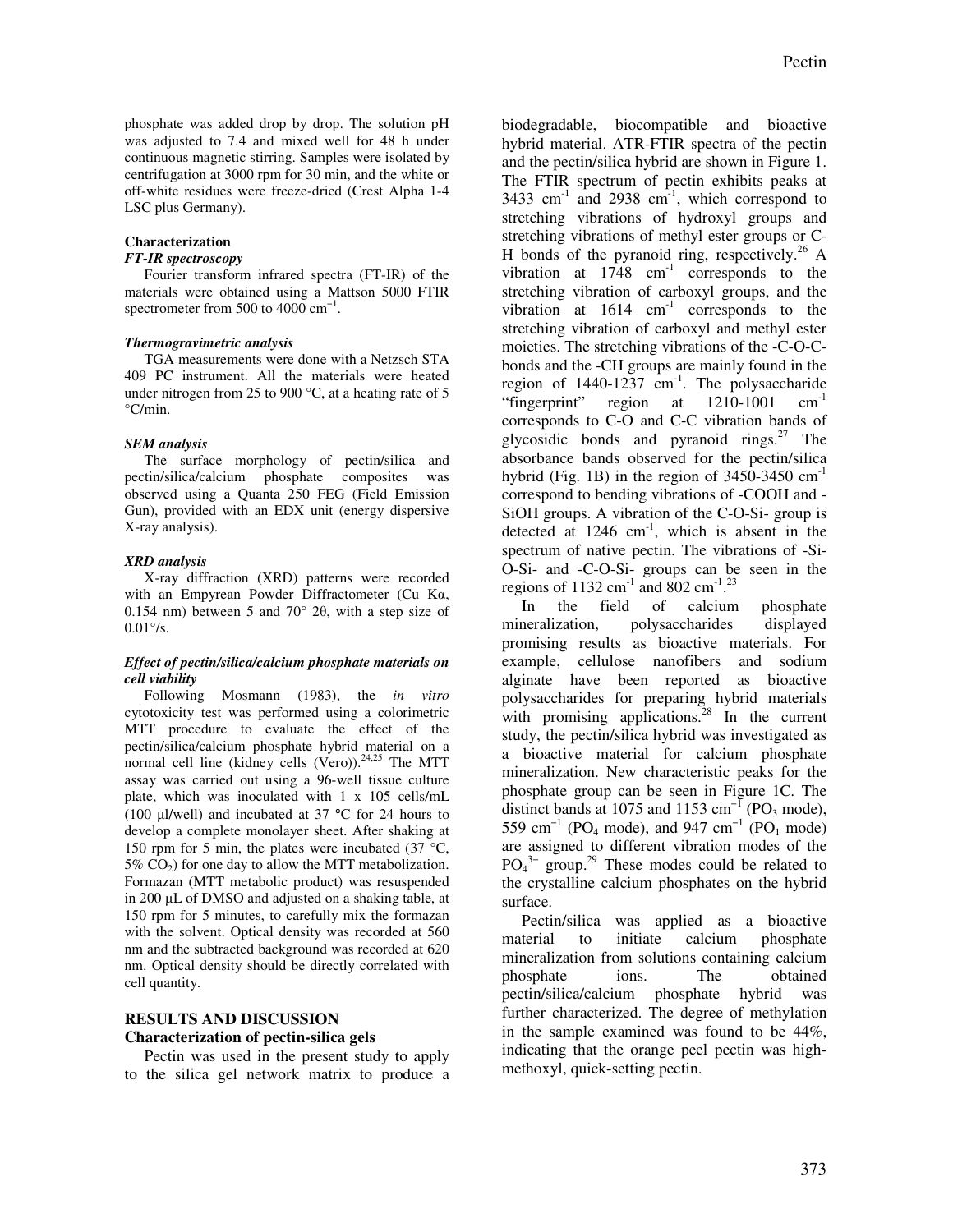

Figure 1: FTIR of (A) pectin, (B) pectin/silica and (C) pectin/silica/calcium phosphate hybrids



Figure 2: XRD patterns of (A) pectin/silica and (B) pectin/silica/calcium phosphate hybrids

X-ray diffraction patterns of the pectin/silica hybrid before and after calcium phosphate mineralization are presented in Figure 2. The pattern of pectin/silica displays broad reflections at  $2\theta$  (°) = 9.8 and  $20^{\circ}$ , which can be ascribed to the polysaccharide chains. These two bands are broader in the pectin/silica hybrid, which indicates its amorphous glassy structure. However, the XRD pattern of the

pectin/silica/calcium phosphate hybrid displayed weak reflections at  $2\theta$  (°) = 25.9, 28.4, 31.9 and 38.9, which can be attributed to the partial formation of hydroxyapatite phase.<sup>29</sup> The weak peaks in this pattern indicate that hydroxyapatite, with a low degree of crystallinity, was formed. The precipitation of hydroxyapatite was reported in a study on formation of polysaccharides/calcium phosphate hybrids.<sup>30</sup>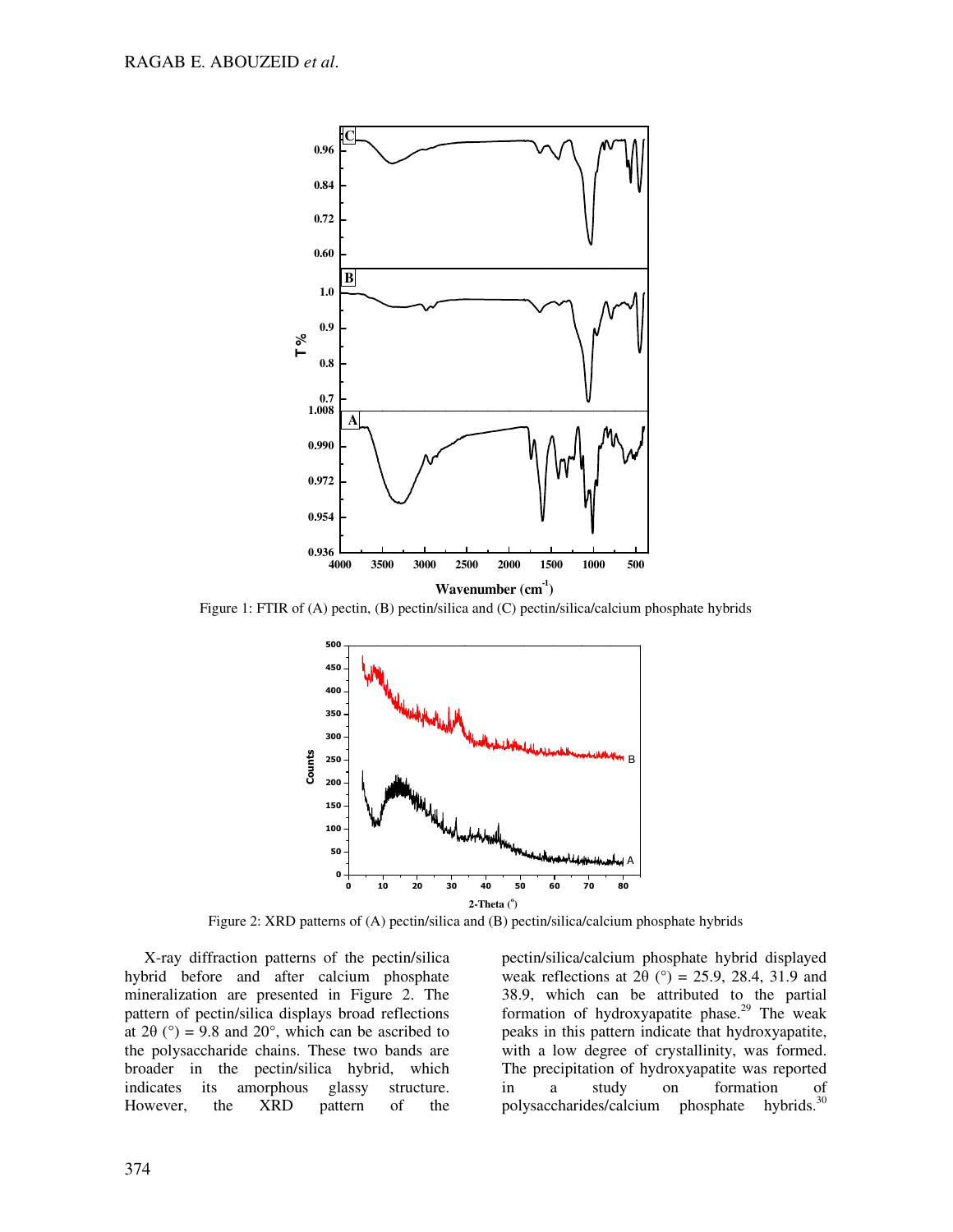XRD is supported by EDX (Fig. 3D), which shows a distinctive calcium/phosphate ratio of 1.6, nearly equal to that of hydroxyapatite. $31$ 

The SEM images of pectin, pectin/silica and pectin/silica calcium phosphate hybrids are presented in Figure 3. It is clear from Figure 3B that the pectin/silica hybrid exhibits homogeneous morphology. Moreover, the distribution of pectin fibers in the silica-gel matrix seems homogenous, and there is no phase separation between the inorganic and organic portions. After immersing the pectin/silica hybrid materials into the solution comprising calcium phosphate, the materials

shows a calcium phosphate layer comprised of plate-like and spherical globules, as seen in Figure 3C. These spherical particles, which display no separate surface features, are characteristic of amorphous calcium phosphate, and may be transformed, in the hydrolysisconversion process, into other crystalline phases.

TGA studies were carried out to discover the thermal stability of pectin, pectin/silica, and pectin/silica/calcium phosphate hybrids. The TGA profiles for the pectin/silica and pectin/silica/calcium phosphate hybrids exhibit three weight loss regions, as shown in Figure 4.



Figure 3: SEM images of pectin, pectin/silica, and pectin/silica/calcium phosphate hybrids



Figure 4: TGA curves of pectin (A), pectin/silica (B) and pectin/silica/calcium phosphate hybrid (C)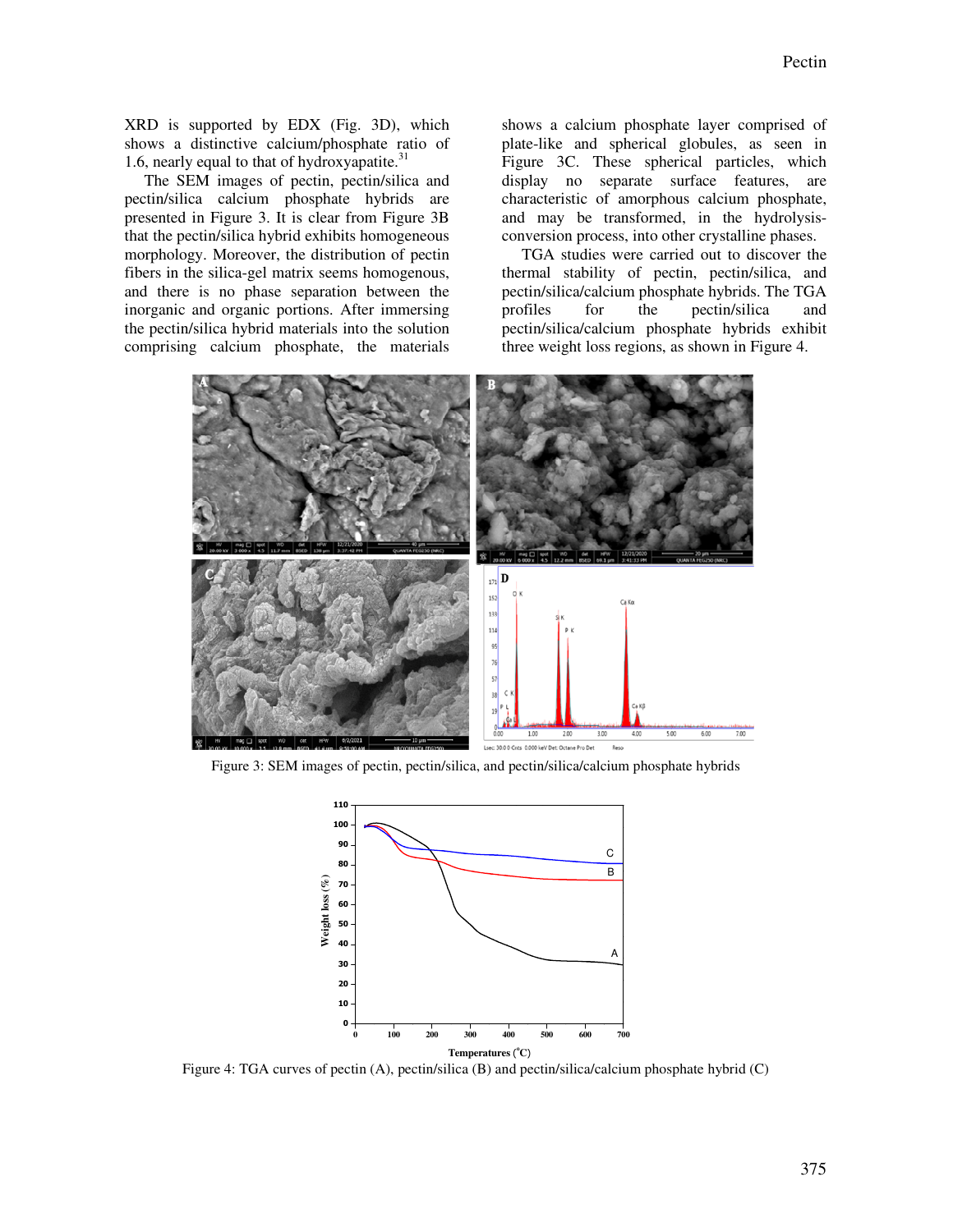

Figure 5. Viability percent of Vero cells treated with pectin/silica/calcium phosphate at indicated concentrations for 24 h



Figure 6: Morphological changes of Vero cells treated with different concentrations of pectin/silica/calcium phosphate hybrids

The first weight loss (nearly 5%) was noticed lower than 120 °C, which is attributed to water evaporation. The second stage in the range between 200 and 350 °C, and is related to the decomposition of the organic portion in the pectin/silica/calcium phosphate material. $32$  Thus, the pectin/silica/calcium phosphate hybrid starts degrading earlier than neat pectin, because of the degradation of the organic part in the formed silica gel. The residual weights recorded were 29.7, 72.2, and 80.7% for pectin, pectin/silica, and pectin/silica/calcium phosphate hybrids, respectively, which reflect the thermal stability of the attained hybrids, compared to neat pectin.

## **Effect of pectin/silica/calcium phosphate materials on cell viability**<br>The effect of

of the developed pectin/silica/calcium phosphate hybrid on the viability of Vero cells was assessed to define the maximum non-toxic dose (MNTD).<sup>33</sup> Kidney cells were chosen in the present study as an example to investigate the toxicity of the prepared composite since kidney cells are the most vulnerable ones to toxicity. As may be remarked in Figure 5, the viability of Vero cells was greater than 95% when subjected to concentrations of 31.2, 62.5 and 125 µg/mL of the pectin/silica/calcium phosphate hybrid. When the concentrations exceeded 125 µg/mL, it became cytotoxic to the Vero cell line, which means that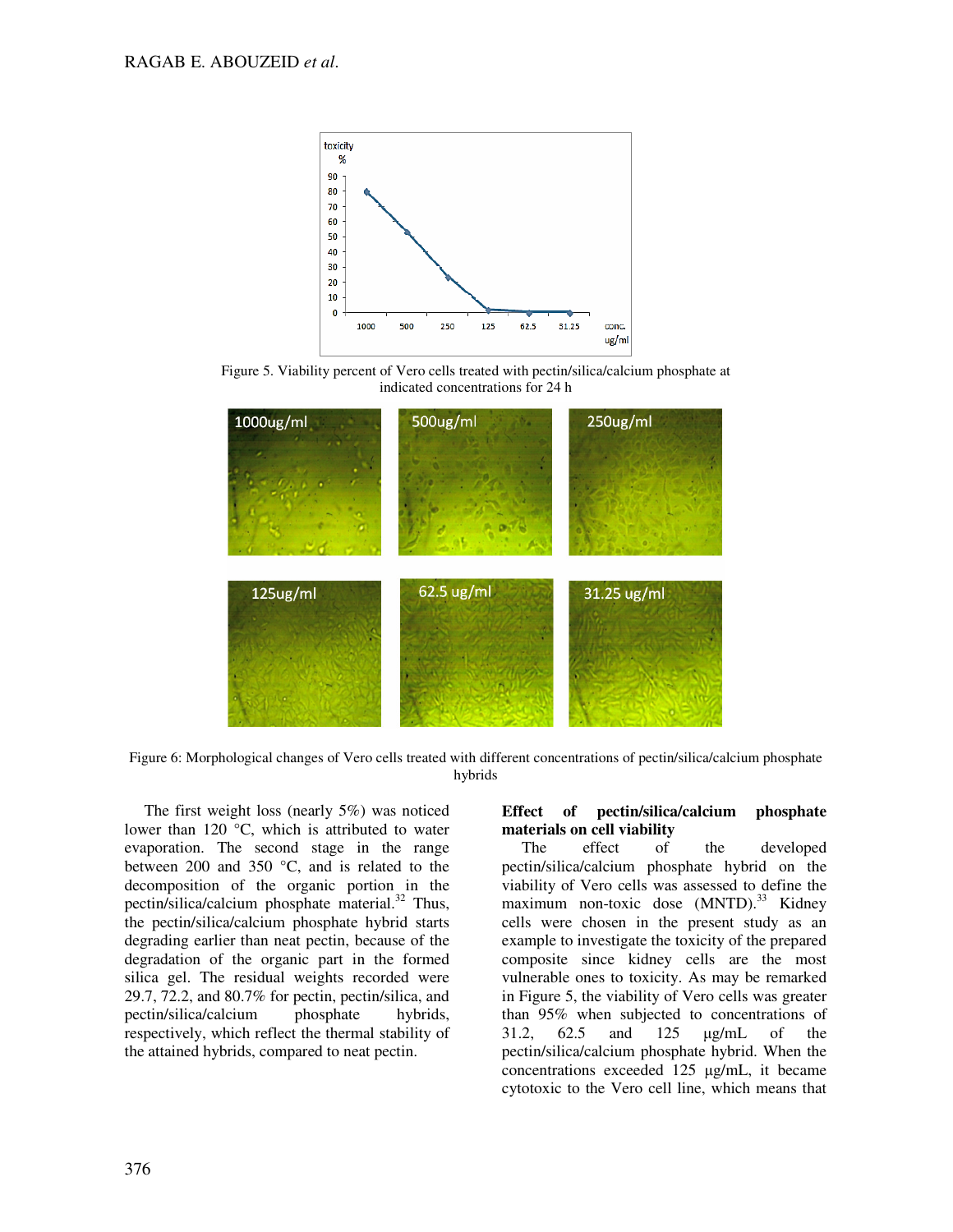the concentration of 125 µg/mL can be considered as the maximum viable dose. These results revealed that the cytotoxicity increased with increasing concentration of the hybrid material, with 50% cytotoxicity (CC50) reached for the concentration of 500 µg/mL.

The morphological changes that occurred in Vero cells when in contact with the hybrid material were dose-dependent (Fig. 6). In general, by decreasing the concentrations of the pectin/silica/calcium phosphate, the cytotoxicity against Vero cells was reduced. The analysis of the images revealed that high hybrid concentrations resulted in Vero cells becoming more floated, shrunken and rounded because of morphological abnormalities. The detailed molecular mechanisms of how bone biomaterials induce osteogenic differentiation of stem cells are mostly unknown. The dissolved phosphorus ions from bone biomaterials may be absorbed by stem cells to procedure ATP metabolites, which send signals to stem cells and induce osteogenic differentiation.<sup>34</sup>

## **CONCLUSION**

A new pectin/silica hybrid was developed via the one-pot sol-gel method, using TEOS as a silica precursor. Calcium phosphate mineralization on the pectin/silica hybrid was explored. It was revealed that the bioactivity of the sol-gel resultant hybrids showed the formation of calcium phosphate with plate-like microparticles. FTIR analysis revealed modes that can be related to the mineralized calcium phosphates on the hybrid surface, while EDX indicated a distinct calcium/phosphate ratio of 1.6 nearly equal to that of hydroxyapatite. SEM confirmed the formation of a homogeneous pectin/silica hybrid and TGA results reflected the thermal stability of the attained hybrids, compared to neat pectin. The viability of Vero cells was greater than 95% for the concentrations of 31.2, 62.5, and 125 µg/mL of the pectin/silica/calcium phosphate hybrid. When the concentrations exceeded 125 µg/mL, it was observed to become cytotoxic to the Vero cell line, which means that this concentration should be considered as the maximum viable dose. These results are promising, suggesting that the developed hybrid material could be considered for application in bone tissue regeneration.

## **REFERENCES**

<sup>1</sup> A. R. Amini, C. T. Laurencin and S. P. Nukavarapu, *Crit*. *Rev*. *Biomed*. *Eng*., **40**, 363 (2012), https://doi.org/10.1615/CritRevBiomedEng.v40.i5.10

2 S. Bose, S. Vahabzadeh and A. Bandyopadhyay, *Mater*. *Today*, **16**, 496 (2013), https://doi.org/10.1016/j.mattod.2013.11.017

3 P. Chocholata, V. Kulda and V. Babuska, *Materials*, **12**, 568 (2019), https://doi.org/10.3390/ma12040568

4 F. Donnaloja, E. Jacchetti, M. Soncini and M. T. Raimondi, *Polymers* (*Basel*), **12**, 905 (2020), https://doi.org/10.3390/polym12040905

5 S. H. Rao, B. Harini, R. P. K. Shadamarshan, K. Balagangadharan and N. Selvamurugan, *Int*. *J*. *Biol*. *Macromol*., **110**, 88 (2018), https://doi.org/10.1016/j.ijbiomac.2017.09.029

6 S. Ramesh Z. Z. Loo, C. Y. Tan, W. J. Kelvin Chew, Y. C. Ching *et al*., *Ceram*. *Int*., **44**, 10525 (2018), https://doi.org/10.1016/j.ceramint.2018.03.072

<sup>7</sup> X. Liu, Y. Wu, X. Zhao and Z. Wang, *Carbohyd*. *Polym*., **267**, 118179 (2021), https://doi.org/10.1016/j.carbpol.2021.118179

<sup>8</sup> A. Salama, M. Neumann, C. Günter and A. Taubert, *Beilstein J*. *Nanotechnol*., **5**, 1553 (2014), https://doi.org/10.3762/bjnano.5.167

<sup>9</sup> A. Salama, N. Shukry, A. El-Gendy and M. El-Sakhawy, *Ind*. *Crop*. *Prod*., **95**, 170 (2017), https://doi.org/10.1016/j.indcrop.2016.10.019

A. Salama, R. E. Abou-Zeid, M. El-Sakhawy and A. El-Gendy, *Int*. *J*. *Biol*. *Macromol*., **74**, 155 (2015), https://doi.org/10.1016/j.ijbiomac.2014.11.041

<sup>11</sup> A. Salama and M. El-Sakhawy, *Carbohyd*. *Polym*., **113**, 500 (2014),

https://doi.org/10.1016/j.carbpol.2014.07.022 <sup>12</sup> R. J. Coleman, K. S. Jack, S. Perrier and L.

Grøndahl, *Cryst*. *Growth Des*., **13**, 4252 (2013), https://doi.org/10.1021/cg400447e

<sup>13</sup> J. Kuusisto and T. C. Maloney, *Ind*. *Crop*. *Prod*., **83**, 294 (2016),

https://doi.org/10.1016/j.indcrop.2016.01.026 A. Valdés, N. Burgos, A. Jiménez and M. C. Garrigós, *Coatings*, **5**, 865 (2015), https://doi.org/10.3390/coatings5040865

<sup>15</sup> R. Ciriminna, N. Chavarría-Hernández, A. Inés Rodríguez Hernández and M. Pagliaro, *Biofuel*. *Bioprod*. *Biorefin*., **9**, 368 (2015), https://doi.org/10.1002/bbb.1551

L. T. M. Bertoldi, R. Ribeiro, G. C. Dacanal, F. L. Caneppele and J. A. Rabi, *Food Struct*., **29**, 100209  $(2021)$ , https://doi.org/10.1016/j.foostr.2021.100209

<sup>17</sup> Y. Zou, B. Huang, L. Cao, Y. Deng and J. Su, *Ad*v. *Mater*., **33**, 2005215 (2021), https://doi.org/10.1002/adma.202005215

 $18$  C.-W. Lin, Y.-F. Su, C.-Y. Lee, L. Kang, Y.-H. Wang *et al.*, *Ceram*. *Int*., **47**, 5464 (2021), https://doi.org/10.1016/j.ceramint.2020.10.129

A. Szewczyk, A. Skwira, M. Ginter, D. Tajer and M. Prokopowicz, *Polymers* (*Basel*), **13**, 53 (2020), https://doi.org/10.3390/polym13010053

 $20$  Q. Lei, J. Guo, A. Noureddine, A. Wang, S. Wuttke *et al*., *Adv*. *Funct*. *Mater*., **30**, 1909539 (2020),